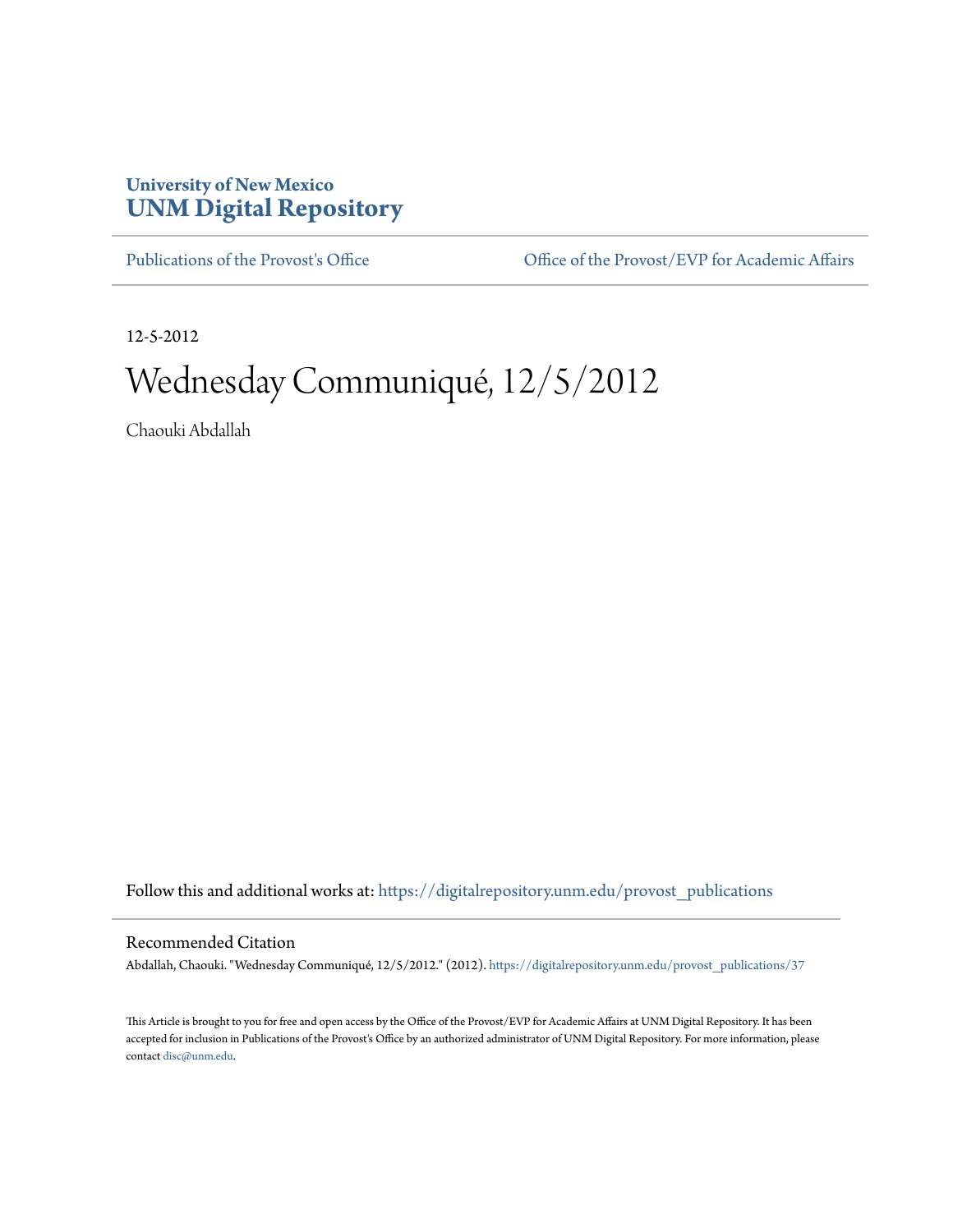

### *WEDNESDAY COMMUNIQUÉ*

#### **December 5, 2012**

**Equity Adjustments:** The office of Academic Affairs has now completed its review for equity adjustment appeals. Please recall that the intent of the equity adjustment process was to correct internal inequities for similarly performing faculty members within the same discipline who also have had comparable years of satisfactory service at UNM. The equity *appeal* process focused on those cases that might have been missed earlier due to oversight or lack of support by the chairs/deans. The equity adjustment process was never intended, nor was it used, to adjust our faculty salaries to those at peer institutions. It was not intended, nor used, to raise the salaries in a certain rank to a common university-wide level, or to catch up with a colleague's salary that may have been raised due to a retention counter-offer. Given the above guidelines, an independent faculty committee was selected, and subcommittees of three faculty members carefully reviewed each file. This was followed by a review by the associate provost for academic personnel and, finally, by the provost. Careful consideration was paid to those who had not received an equity adjustment in the previous cycle, as well as to the justification for the request as measured by the stated guidelines. Based on these reviews, the last \$100,000 of equity adjustments was allocated. Please note that, while no process is perfect, the provost, his staff, and the faculty reviewers have made every effort to provide a fair and equitable peer review process. In the coming year, the president and the provost will be requesting significantly more funds from the Board of Regents in order to adjust faculty salaries to our aspirational peers. This is the beginning of the journey, led by President Frank and the Board of Regents, toward making faculty salaries as competitive as their achievements!

**On Education:** The cris(es) in higher education are now a common feature in the popular press. Time magazine has a web site, http://nation.time.com/category/education/, that contains useful information about education in general, and higher education in particular. The most recent issue of the Economist had a very comprehensive article about the value of higher education in the US, which can be found at http://www.economist.com/news/unitedstates/21567373-american-universities-represent-declining-value-money-their-students-not-whatit?spc=scode&spv=xm&ah=9d7f7ab945510a56fa6d37c30b6f1709.

**What do they think of us?** In 2003, and then again in 2006, UNM surveyed New Mexico citizens to learn more about their perception of UNM. The results of the 2006 survey are summarized in the document at: http://xxx. As you can see, much of the information about UNM in 2006 was obtained from friends, TV, and newspapers, and most were exposed to UNM through the hospital and our sports teams. Of particular interest is the misconception about the cost of attending UNM. President Frank has requested that UNM conduct a new survey of New Mexico citizens, the results of which will help to shape our communications with outside constituencies.

**The Academic Leadership Academy:** I am pleased to announce that the following four faculty members were selected from a group of ten extremely qualified applicants to serve in the inaugural class of Academic Leadership Fellows: Professor Melissa Bokovoy, Professor Antoinette Sedillo-Lopez, Professor Yemane Asmerone, and Professor Edl Schamiloglu. The four fellows will rotate through the offices of the President, the Vice President for Research, the Provost, and the EVP for Administration. In coordination with a similar program at the Health Sciences Center (HSC), the four fellows will spend time with HSC executives and leaders, while some of the HSC fellows will spend time interacting and learning with main campus administration.

**Presentation to Regents Committees:** In the Spring 2012 semester, I was tasked by the Board of Regents, and since then by President Frank, to present a multi-year compensation plan for adjusting our faculty salaries to those of our aspirational peers. I have just presented the plan to the Board of Regents (BOR) Finance and Facilities Committee, after presenting an earlier version to the BOR Academic/Student Affairs and Research Committee, and will present next to the full board of regents for their approval.